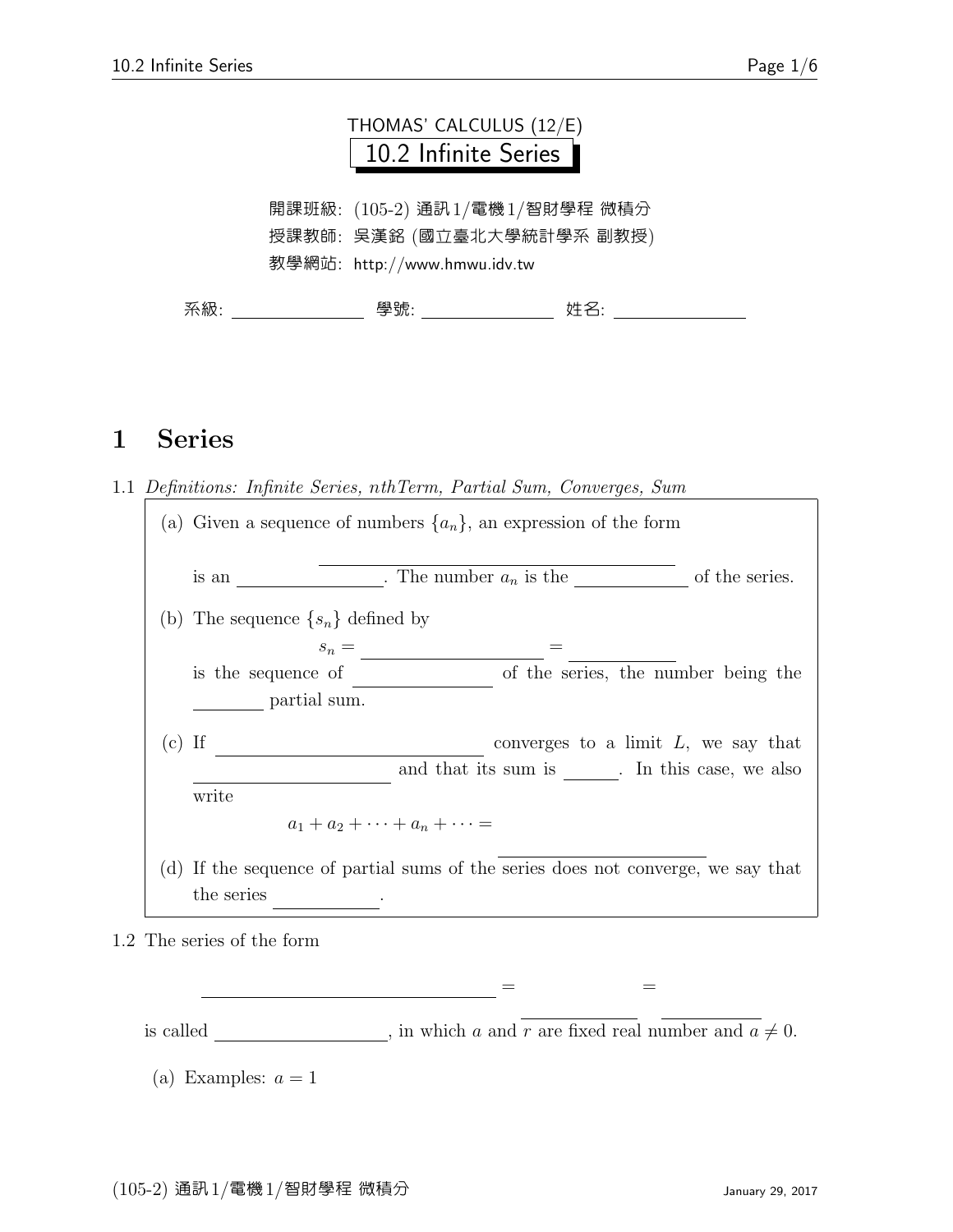i. 
$$
r = \frac{1}{2}
$$
,  
\nii.  $r = -\frac{1}{3}$ ,  
\niii.  $r = 1$   
\n(b)  $s_n =$ 

- (c) If  $|r| < 1$ , the geometric series converges:  $|r| < 1.$ (d) If  $|r| \geq 1$ , the series \_\_\_\_\_\_\_\_\_\_\_.
- Ex. 1 . . . . . . . . . . . . . . . . . . . . . . . . . . . . . . . . . . . . . . . . . . . . . . . . . . . . (example1, p546)  $\sum^{\infty}$  $n=1$ 1 9 ( 1 3  $)$ <sup>n-1</sup> =
- Ex. 2 . . . . . . . . . . . . . . . . . . . . . . . . . . . . . . . . . . . . . . . . . . . . . . . . . . . . (example2, p546)  $\sum^{\infty}$  $(-1)^{n}5$  $\frac{1}{4^n} =$
- Ex. 3 . . . . . . . . . . . . . . . . . . . . . . . . . . . . . . . . . . . . . . . . . . . . . . . . . . . . (example4, p547)

Express the repeating decimal 5.232323... as the ratio of two integers.

sol:

 $n=0$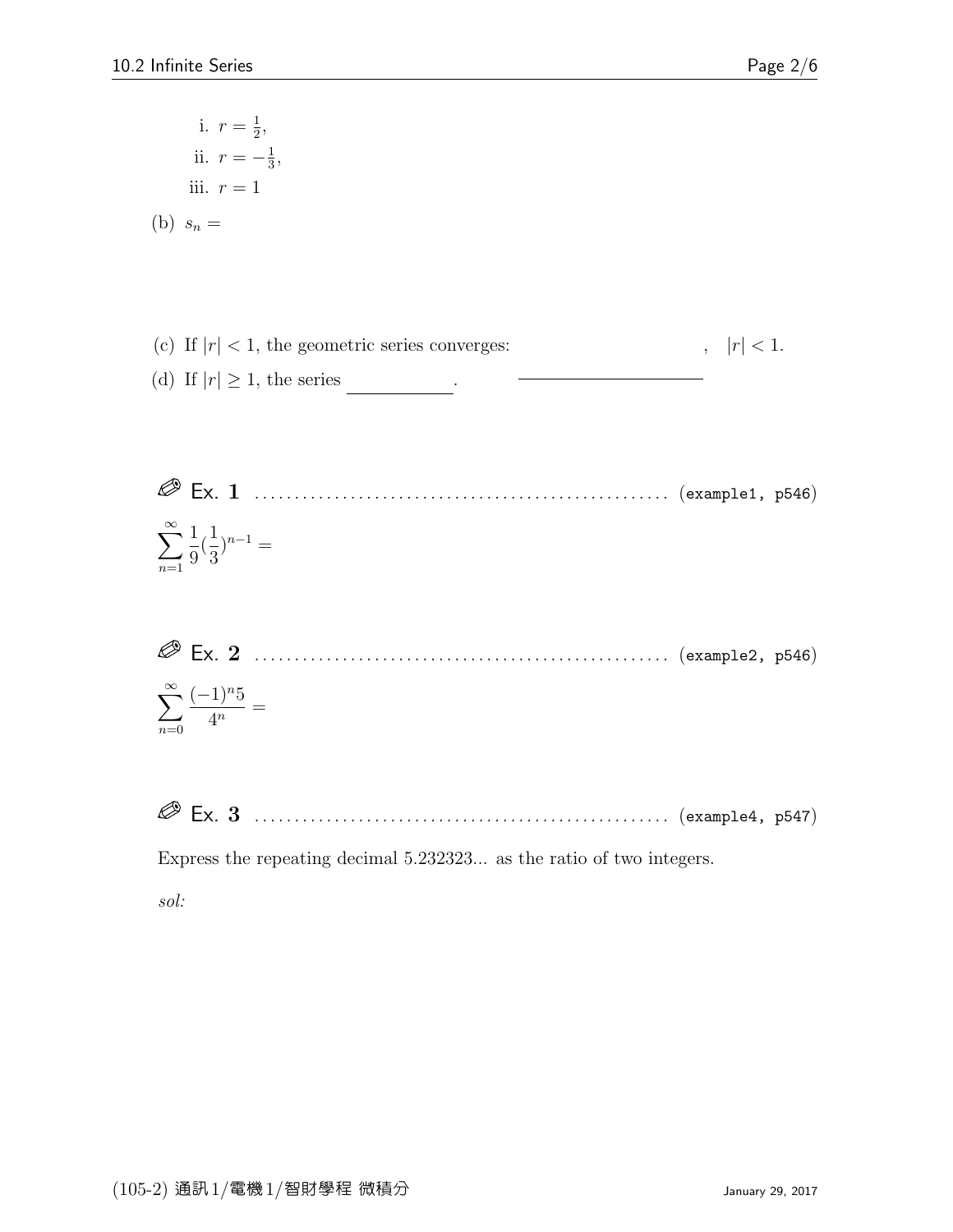Ex. 4 . . . . . . . . . . . . . . . . . . . . . . . . . . . . . . . . . . . . . . . . . . . . . . . . . . . . (example5, p547) Find the sum of the series <sup>X</sup><sup>∞</sup> n=1 1 <sup>n</sup>(<sup>n</sup> + 1).

sol:

## 2 The nth-Term Test for Divergence

2.1 Theorem 7

 $\mathbf{H}$ 

<sup>n</sup>=1 a<sup>n</sup> converges, then a<sup>n</sup> → 0 .

2.2 The nth-Term Test for Divergence

$$
\sum_{n=1}^{\infty} a_n
$$
 diverges if \_\_\_\_\_\_\_ fails to \_\_\_\_\_\_\_ or is different from \_\_\_\_\_\_\_.

2.3 Theorem 8



- 2.4  $\sum (a_n + b_n)$  can converge when  $\sum a_n$  and  $\sum b_n$  diverge. Example:  $\sum a_n = \underline{\hspace{1cm}}$ ,  $\sum b_n =$ ,  $\sum(a_n + b_n) =$
- 2.5 Adding or Deleting Terms: we can add or delete a *summer of terms* without altering the series'convergence or divergence, although in the case of convergence this will usually change the sum.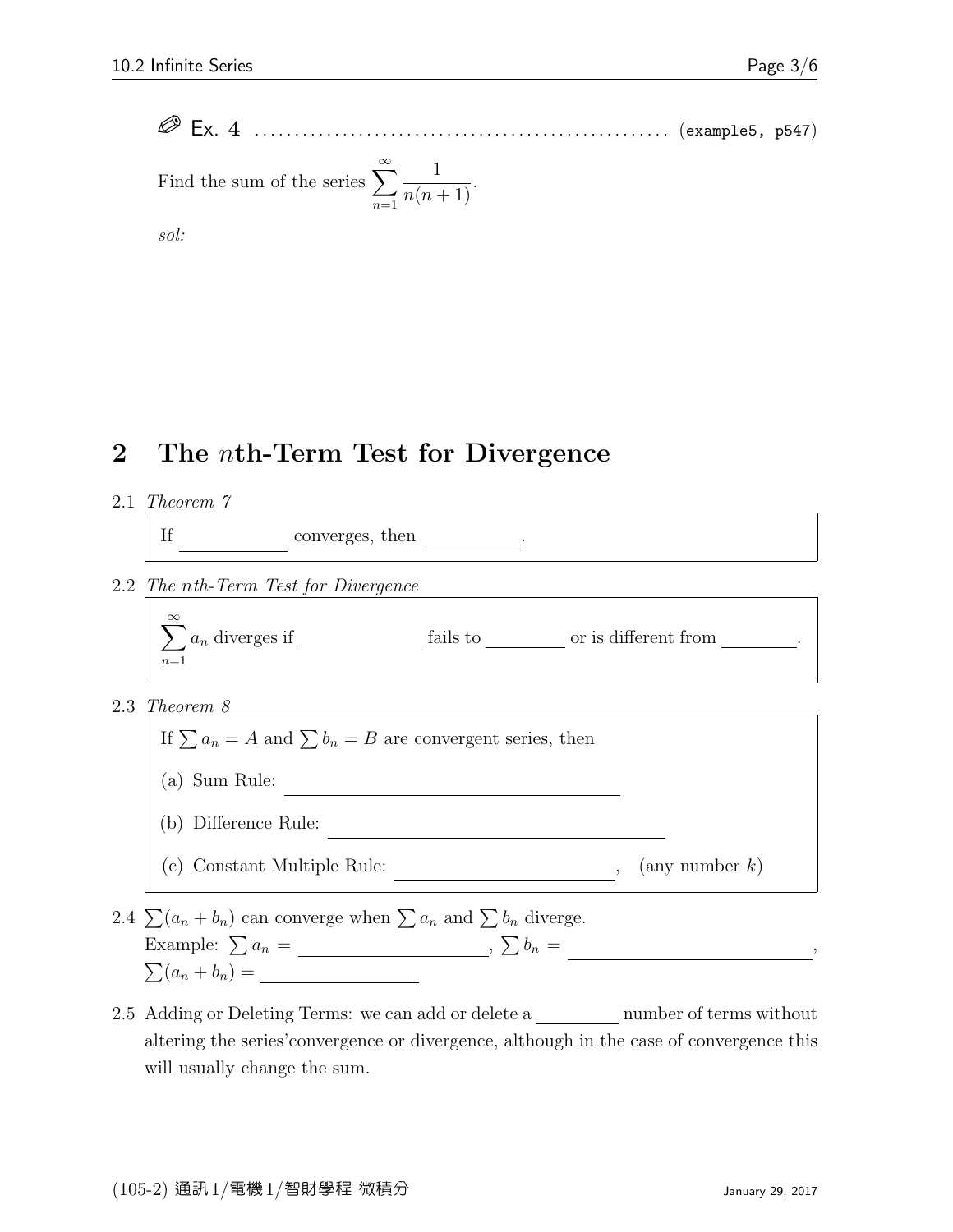#### 2.6 Reindexing:

(a)  $\sum_{n=1}^{\infty} a_n =$ (b) If  $\sum_{n=1}^{\infty} a_n$  converges, then converges for any  $k > 1$ . (c) If  $\sum_{n=k}^{\infty} a_n$  converges for any  $k > 1$  then converges. (d)  $\sum_{n=1}^{\infty} a_n =$  = = <u>- - - - + and</u> (e) Example:  $\sum^{\infty}$  $n=1$ 1  $\frac{1}{2^{n-1}} =$ 2 n = X∞ 2 n−5 = X∞ </del> Ex. 5 . . . . . . . . . . . . . . . . . . . . . . . . . . . . . . . . . . . . . . . . . . . . . . . . . . . . (example7, p548)

Test the divergences of the series.

(a) 
$$
\sum_{n=1}^{\infty} n^2
$$

(b) 
$$
\sum_{n=1}^{\infty} \frac{n+1}{n}
$$

(c) 
$$
\sum_{n=1}^{\infty} (-1)^{n+1}
$$

(d) 
$$
\sum_{n=1}^{\infty} \frac{-n}{2n+5}
$$

 Ex. 6 . . . . . . . . . . . . . . . . . . . . . . . . . . . . . . . . . . . . . . . . . . . . . . . . . . . . (example9, p550) (a) <sup>X</sup><sup>∞</sup> n=1 3 <sup>n</sup>−<sup>1</sup> − 1 6 n−1 =

(b) 
$$
\sum_{n=0}^{\infty} \frac{4}{2^n} =
$$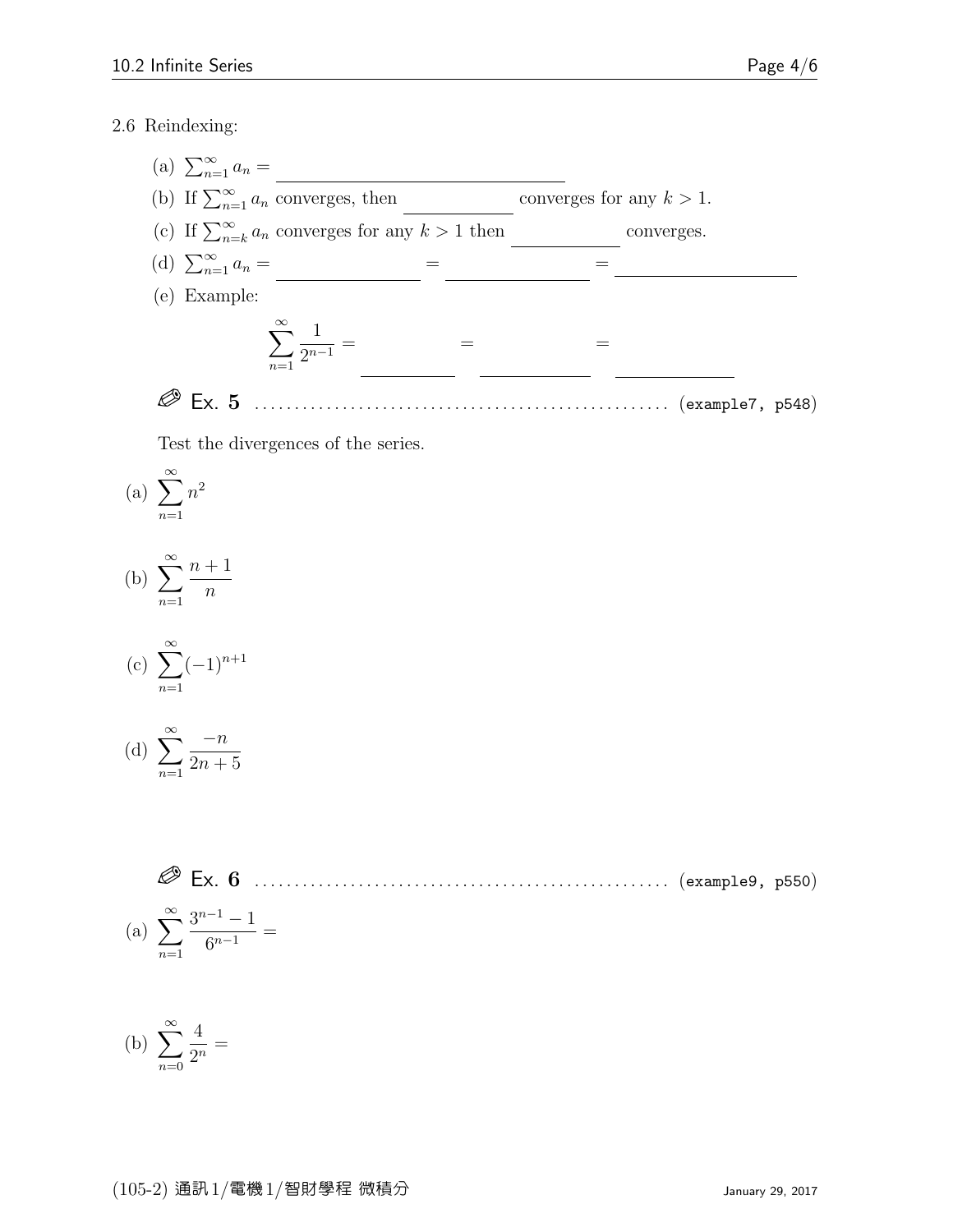# 實習課練習 (EXERCISE 10.2)

 $\Box$  Find the sum of the series if the series converges.

7. 
$$
\sum_{n=0}^{\infty} \frac{(-1)^n}{4^n}.
$$
  
13. 
$$
\sum_{n=0}^{\infty} (\frac{1}{2^n} + \frac{(-1)^n}{5^n}).
$$
  
44. 
$$
\sum_{n=1}^{\infty} \frac{2n+1}{n^2(n+1)^2}.
$$
  
45. 
$$
\sum_{n=1}^{\infty} (\frac{1}{\sqrt{n}} - \frac{1}{\sqrt{n+1}})
$$
  
47. 
$$
\sum_{n=1}^{\infty} (\frac{1}{\ln(n+2)} - \frac{1}{\ln(n+1)})
$$

 $\square$  Express each of the number as the ratio of two integers.

$$
20. \ 0.\overline{234} = 0.234234234...
$$

$$
25. \ 1.24\overline{123} = 1.24123123...
$$

 $\Box$  Use the *n*th-Term Test for divergence to show that the series is divergent, or state that the test is inconclusive.

**30.** 
$$
\sum_{n=1}^{\infty} \frac{n}{n^2 + 3}
$$
  
**33.** 
$$
\sum_{n=1}^{\infty} \ln \frac{1}{n}
$$

 $\square$  Which series converge and which diverge? If a series converges, find its sum.

**49.** 
$$
\sum_{n=0}^{\infty} \left(\frac{1}{\sqrt{2}}\right)^n
$$
  
**54.** 
$$
\sum_{n=0}^{\infty} \frac{\cos n\pi}{5^n}
$$
  
**58.** 
$$
\sum_{n=0}^{\infty} \frac{1}{x^n}, \quad |x| > 1.
$$

 $n=0$